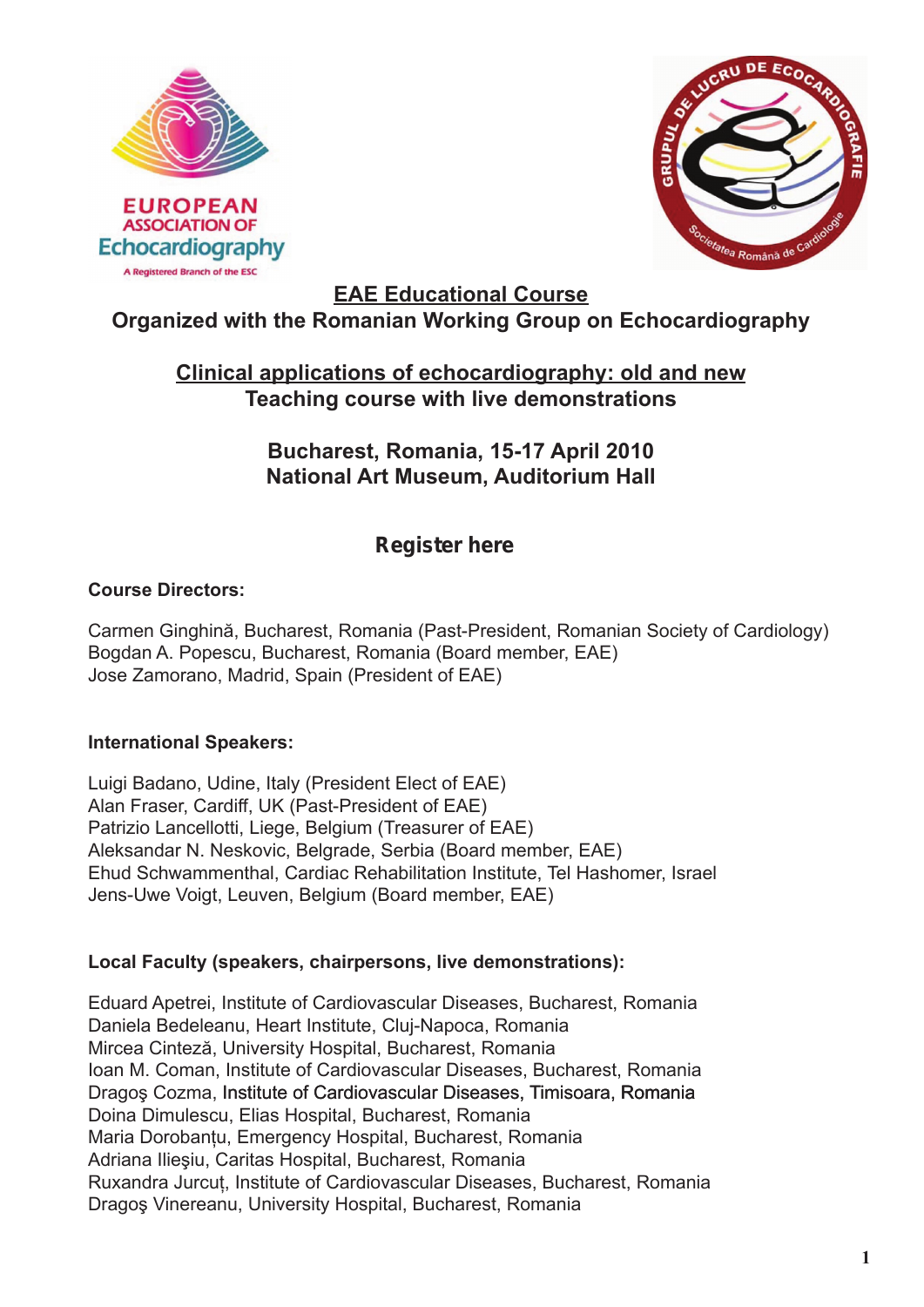#### **Objectives:**

This course has been designed both for cardiologists in training and for cardiologists in practice, to provide a highquality and authoritative review of the following topics:

- Basics of transthoracic echocardiography (including machine settings and possible pitfalls)
- Assessment of ventricular function in different disease settings
- Integrated Doppler approach to assessing hemodynamics
- The "state of the art" of transthoracic echocardiography:
- to assess myocardial function
- to assess patients with heart failure
- to quantify severity of valvular heart disease
- to assess right heart function
- The course will also cover the most important aspects of tissue Doppler imaging, three-dimensional echocardiography, contrast echocardiography, and speckle tracking echocardiography

All these topics will be addressed by state-of-the-art lectures and four hours of live case demonstrations (with scanning of patients by members of the faculty)

Discussion involving all participants will be encouraged.

The course fee for cardiologists in practice is 150 Euro. The fee for cardiologists in training is 100 Euro (proof of training status should be provided from the Head of training programme).

The fee includes participation in all the scientific sessions, access to the exhibition area, the binder containing all the recommendation documents issued by the EAE, coffee breaks and refreshments, lunch and Gala dinner (on Friday).

This course will be reviewed for accreditation by the European Board for Accreditation in Cardiology (EBAC). The number of credits will be announced as soon as possible on the EAE Web Site.

The official language of the course is English.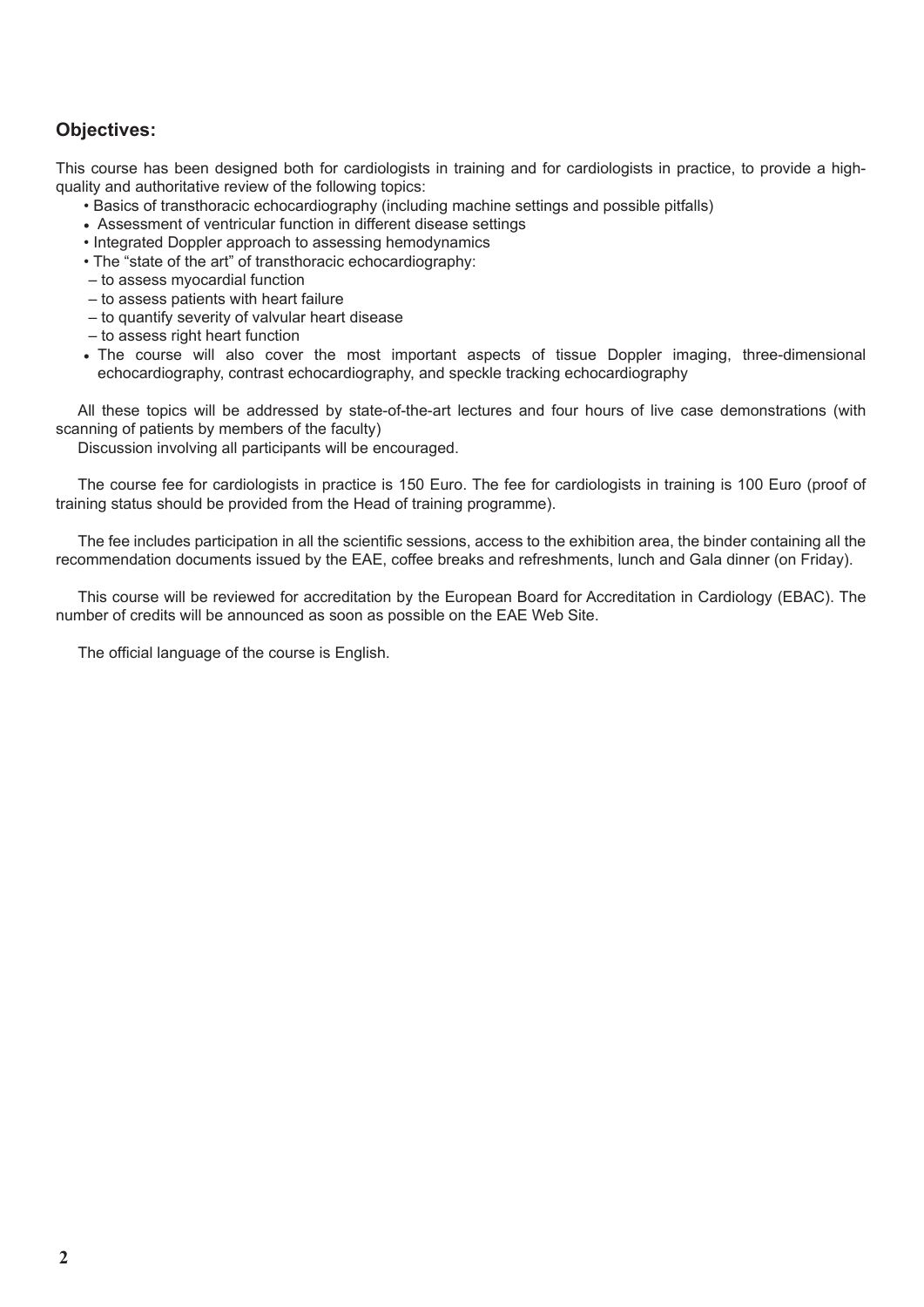# **Programme**

## **Thursday, April 15**

| $13:50 - 14:00$ | <b>Opening of the course - Welcome</b><br>Carmen Ginghină, Bogdan A. Popescu, Jose Zamorano |
|-----------------|---------------------------------------------------------------------------------------------|
| $14:00 - 15:30$ | Introduction to echocardiography                                                            |
|                 | <b>Chairpersons: Jose Zamorano, Eduard Apetrei</b>                                          |
| $14:00 - 14:20$ | How to set-up the echo lab? Luigi Badano                                                    |
| $14:20 - 14:40$ | How to set-up the echo machine? Jens-Uwe Voigt                                              |
| $14:40 - 15:00$ | How to perform a standard echo examination? Alan Fraser                                     |
| $15:00 - 15:20$ | Pitfalls and how to avoid them. <b>Joan M. Coman</b>                                        |
| $15:20 - 15:30$ | Discussion / Questions from the audience                                                    |
| $15:30 - 16:00$ | Coffee break                                                                                |
| $16:00 - 18:00$ | <b>Assessment of the left ventricle</b>                                                     |
|                 | Chairpersons: Patrizio Lancellotti, Mircea Cinteză                                          |
| $16:30 - 16:50$ | Is normal ejection fraction equivalent to normal systolic function? Dragos Vinereanu        |
| $16:50 - 17:10$ | Assessment of LV geometry and function: the added value of 3D echo. Luigi Badano            |
| $17:10 - 17:30$ | An integrated approach to study LV diastolic function. Adriana Iliesiu                      |
| $17:30 - 17:50$ | Hypertensive heart disease and failure. Alan Fraser                                         |
| $17:50 - 18:00$ | Discussion / Questions from the audience                                                    |
|                 |                                                                                             |

## **Friday, April 16**

| $09:00 - 10:30$ | Coronary artery disease and cardiomyopathy<br>Chairpersons: Carmen Ginghină, Jose Zamorano      |
|-----------------|-------------------------------------------------------------------------------------------------|
| $09:00 - 09:20$ | Bedside echo assessment of patients with myocardial infarction. Maria Dorobantu                 |
| $09:20 - 09:40$ | Assessment of ischemia and viability after myocardial infarction. Jens Uwe Voigt                |
| $09:40 - 10:00$ | Dilated cardiomyopathy: diagnosis, prognosis, follow-up - the role of echo. Aleksandar N.       |
|                 | <b>Neskovic</b>                                                                                 |
| $10:00 - 10:20$ | Assessment of cardiac dyssynchrony and selection of candidates for CRT. Patrizio<br>Lancellotti |
| $10:20 - 10:30$ | Discussion / Questions from the audience                                                        |
| $10:30 - 11:00$ | Coffee break                                                                                    |

#### **11:00 – 13:00** *Practical session 1* **– live scanning of patients Chairpersons: Alan Fraser, Dragoş Vinereanu**

Transthoracic echocardiography assessment of LV function.

Scanning will be performed in the lecture room by members of the faculty, with questions and discussion involving all participants.

| $13:00 - 14:00$ | Lunch |  |
|-----------------|-------|--|
|-----------------|-------|--|

| $14:00 - 15:30$ | Valvular heart disease                                                     |
|-----------------|----------------------------------------------------------------------------|
|                 | Chairpersons: Aleksandar N. Neskovic, Daniela Bedeleanu                    |
| $14:00 - 14:20$ | Echocardiographic assessment of mitral stenosis. Bogdan A. Popescu         |
| $14:20 - 14:40$ | Echocardiographic assessment of mitral regurgitation. Patrizio Lancellotti |
| $14:40 - 15:00$ | Advanced hemodynamic assessment of aortic stenosis. Ehud Schwammenthal     |
| $15:00 - 15:20$ | How to assess aortic regurgitation? Patrizio Lancellotti                   |
| $15:20 - 15:30$ | Discussion / Questions from the audience                                   |

**15:30 – 16:00 Coffee break**